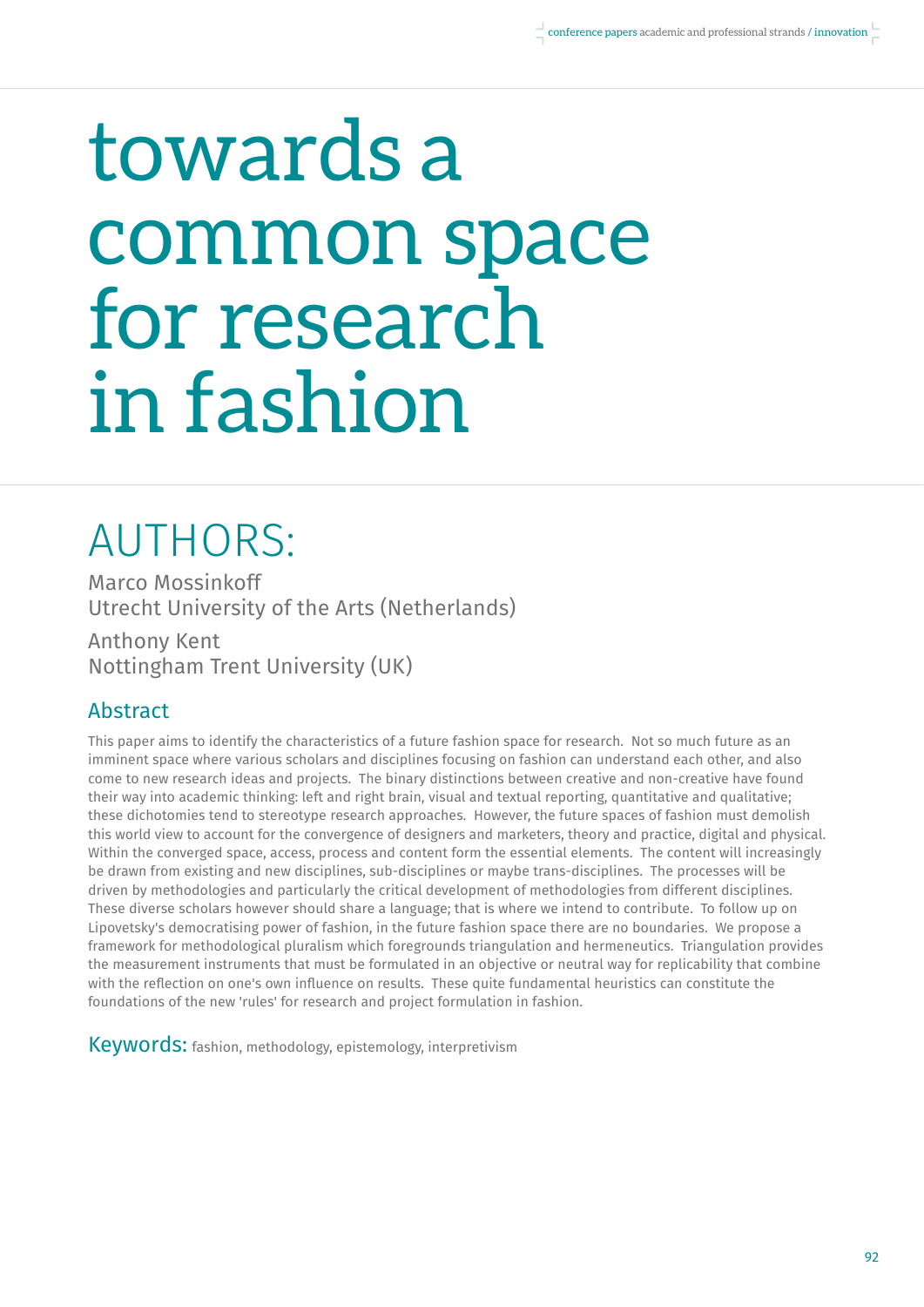### towards a common space for research in fashion

#### **1. Introduction**

During the past decade, the phenomenon of fashion has gained academic ground. This is evident not only from the proliferation of fashion events - fashion weeks, shows and new places of fashion - but also from the increasing number of conferences, academic journals and articles in mainstream journals dedicated to fashion. Publishers such as Berg and Intellect have been particularly active in this respect, providing outlets for academic studies of fashion in popular culture and through new titles, such as the 'International Journal of Fashion Studies' or 'Fashion, Industry and Education' that recognise the increasingly global dimension of fashion. These trends are not coincidental. The attention given to everything fashionable has combined with an indeterminacy as to what exactly is implied in the realm of fashion studies.

Attending academic fashion-related events can at times be an unusually mixed experience given the very diverse backgrounds of scholars – as witnessed in the journal titles – sharing their ideas and research. That frustration, or at least sense of unease is due to the fact that there seems to be little consensus regarding what is to be considered 'good' research, and what is not. More precisely these concerns arise for the following reasons:

- Ideology is presented as science. Sometimes there seems to be more focus and discussion on 'what should happen' rather than 'how does it work', issues. This tends to be evident for instance in discussions about sustainability and corporate responsibility.
- The problem of visualising, and research as 'showing' for the sake of showing or at worst showing off. Although research must have been undertaken, it is often unclear what exactly the question is, and the relevance. This kind of research is mostly ostentative, with no attempt to any theorising or any formulation of a nomological framework. A number of research approaches have contributed to this situation. They include the development of practice-based and practice-led research, the blurring of boundaries between researcher and participant in participative design research and the place of theory in generative and abductive accounts.

As a result one is more often than not left with the question 'so what?' Sometimes the relevance of the espoused results is limited to who has knowledge of the specific topic, or population, or part of the world, problems of defining its generalisability. This narrow, often contextual approach can be contrasted with one that is managerial, practical. In other cases, conceptual research can be too generally stated. Reference to issues or gaps in the literature has become more variable; indeed the review of literature to establish the state of knowledge in the problem area can be less than thorough leading to issues in accurately defining research questions, propositions or hypotheses. Often a methodological justification is lacking; an explicit account of the methods used is not enough. The epistemological underpinning – considerations about the knowledge claims arising from the research, its reliability and validity, tend to be weak or simply missing.

These observations do not take away from the fact that we have seen very interesting presentations of garments, fabrics, pictures and installations. Nevertheless, particularly in the face of a widening interest for the subject matter, as well as for innovative presentation forms, the question of what constitutes a sound methodological background becomes even more poignant.

Therefore there is a need to explore the boundaries of methodological space for fashion studies. To achieve that, first we give a definition of the phenomenon of fashion. Having done that we present an overview of different methodological approaches to studying fashion related phenomena; each approach stems from a different perspective, and each perspective is based on more or less different, sometimes conflicting, ontological and epistemological grounds. After having discussed these, we briefly comment on a sort of methodological fetishism – the scientific method – that has been permeating discussions on rigour and relevance in academic research, and afterwards we intend to present a more open, realistic and humble view on methodology. These lead to a conclusion about the boundaries of spaces for fashion research.

#### **2. The object of enquiry: ontology in fashion.**

As with all sound research reports and projects, first we need to define the very object of our enquiry, fashion, before justifying the different methodological approaches used to study the phenomenon. This brings us to one feature of many speculative accounts: the lack of an operational definition. Speculation however leads to a plethora of possible interpretations and perspectives; this at least encourages discussion and maybe brings about new issues the usefulness of which hopefully shows later in time. Abduction provided a more defined approach albeit one that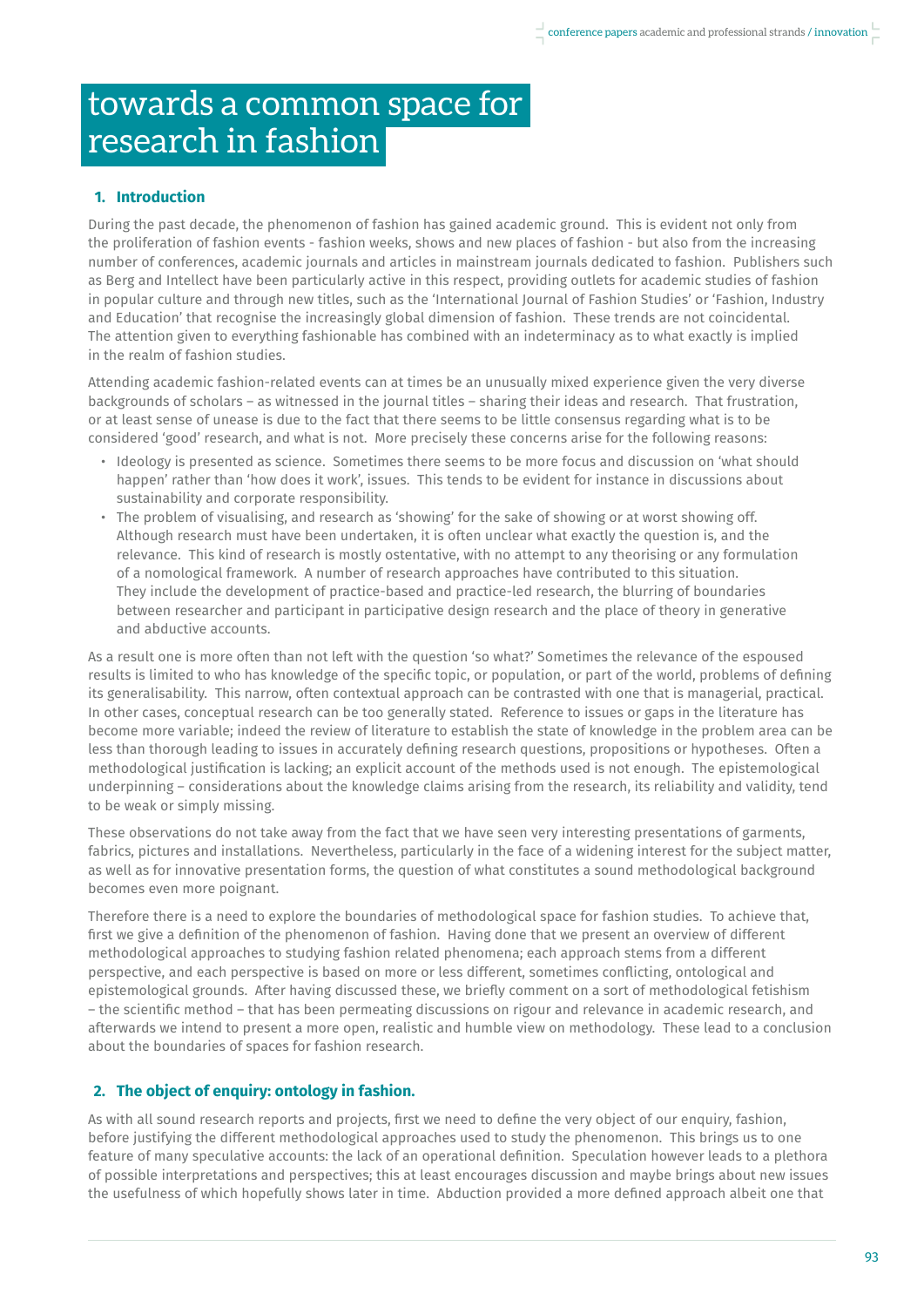is relatively less explored. However once something needs to be looked at, it is of paramount importance to define it, at least operationally.

Given that fashion is a social construction itself, it can be understood from two different perspectives: as a product, and as a cultural, social-economic phenomenon. When the focus is the product, the approaches still are quite heterogeneous: technological and material at one end, for example what does it do to your temperature? And as a medium for the cultural and symbolic at the other end; in so many words, what does it do with your perception of self? At both extremes the focus is on the clothing and its performative properties. So already here we have quite different questions and methodological grounds. Whereas technical questions mostly include objectively measurable and observable phenomena (heath, resistance, abrasion etc.) The second type of approaches are more speculative in kind, as they refer to social constructs, like Identity or Authenticity' and media and cultural studies usually reside in the faculties of humanistics.

In the second perspective, the term Fashion refers to a social phenomenon, (cf. most notably Simmel 1904, and more recently Michel Maffesoli: "Dans le creuset des apparences"2 ). Social studies embraces sociology, anthropology and cultural studies. As with the product perspective, individual and social identity can be observed in fashion. Moreover, fashion can include subjects like general and business economics, and its concern with innovation, marketing, strategy and consumer behaviour. Here fashion is often defined as a system (Morand 2007) of innovation (Jacobs 2007) or of institutionalisation (Lipovesky 1994). According to this last perspective fashion, as seen in the diffusion of trends, can only be understood when looking at interactions between people. Fashion is an activity of continuous but marginal innovation in style. This approach to business is increasingly evident indeed also in the electronics and even in the food industry,<sup>3</sup> where continuous innovation in packaging and taste combinations are often the only source of differentiation , hence understanding the business of fashion contributes to generating strategic marketing and branding knowledge.

The distinction between fashion as a product and as a –social– phenomenon helps us to clarify the object of study, but it does not yet help us to fully clarify the different methodological stances encountered in fashion conferences.

#### **3. Different fields, different produce**

Academic activity, first of all should challenge beliefs, ideologies and the 'taken for granted' conventions, too often embedded in teaching. It should be aimed at de-mystifying, clarifying and reducing demagogy. To challenge the ideological spaces that theories occupy, one must allow for multiple interpretations of observations, and continuously look for new and alternative explanations. This transcends multi-disciplinarity because it does not consider knowledge as consisting of separate disciplines, but suggests a more comprehensive and inclusive interdisciplinary view on knowledge. One might argue however that this stance is ideological in itself, since scholars should start doing research in a 'tabula rasa' mode (without preconceptions), which as the debates around Grounded Theory show, is problematic. It is here that opinions diverge: should a research project start with explicit knowledge to build on (assuming that is indeed knowledge) or should it be solely empirically driven, contextual and nonexplicatory? Here for instance we see that the first kind of assumptions, are often considered as scientific, whereas the second are not. In fashion studies these second kinds of research projects however are numerous.

Kuhn's paradigms as well as Popper's falsification have left us in a situation where we tend to consider scientific endeavour as continuous improvement, as a means – limitations notwithstanding – of progress. For one thing however, the fashion phenomenon teaches us that a new collection is never necessarily better than the old one. Progress means that previous findings should necessarily - although not sufficiently - support new ones. A critique to modernist projects comes during the 70ies and 80ies from critical scholars who later have been labelled as Postmodern, even if many scholars before have had a critical approach towards modernism, notably in Frankfurt after the Second World war. Postmodern thinkers have contributed to the reintroduction of a more pluralistic, contextual 'in the world' and generative way of thinking about scientific enquiry. These kinds of approaches are found in business studies typically in the context of consumer research, and do not always coexist peacefully (Goulding 1999, Solomon 2004).

#### **4. The return of pre-modern science**

It seems that positivistic and interpretive perspectives are mutually exclusive also because the implied ontological assumptions take contrasting positions, fundamentally about objective reality. That is however not necessarily

<sup>1</sup> e.g. as in Smelik, A.M. (2011) *The Performance of Authenticity* Journal for Fashion Writing and Criticism, vol.1, iss.1, (2011), pp. 76-82

<sup>2</sup> In occasion of the conference of the international federation of textiles and technology institutes, may 2015. See www.youtube.com/ watch?v=SJbUahLQBMQ retrieved on February the 2nd 2016.

<sup>3</sup> So for instance the brand Innocent Drinks has special guests, limited editions and 'difficult colours', as well as a new collection every season, with lighter colours in summer and darker ones in winter (Mossinkoff 2012).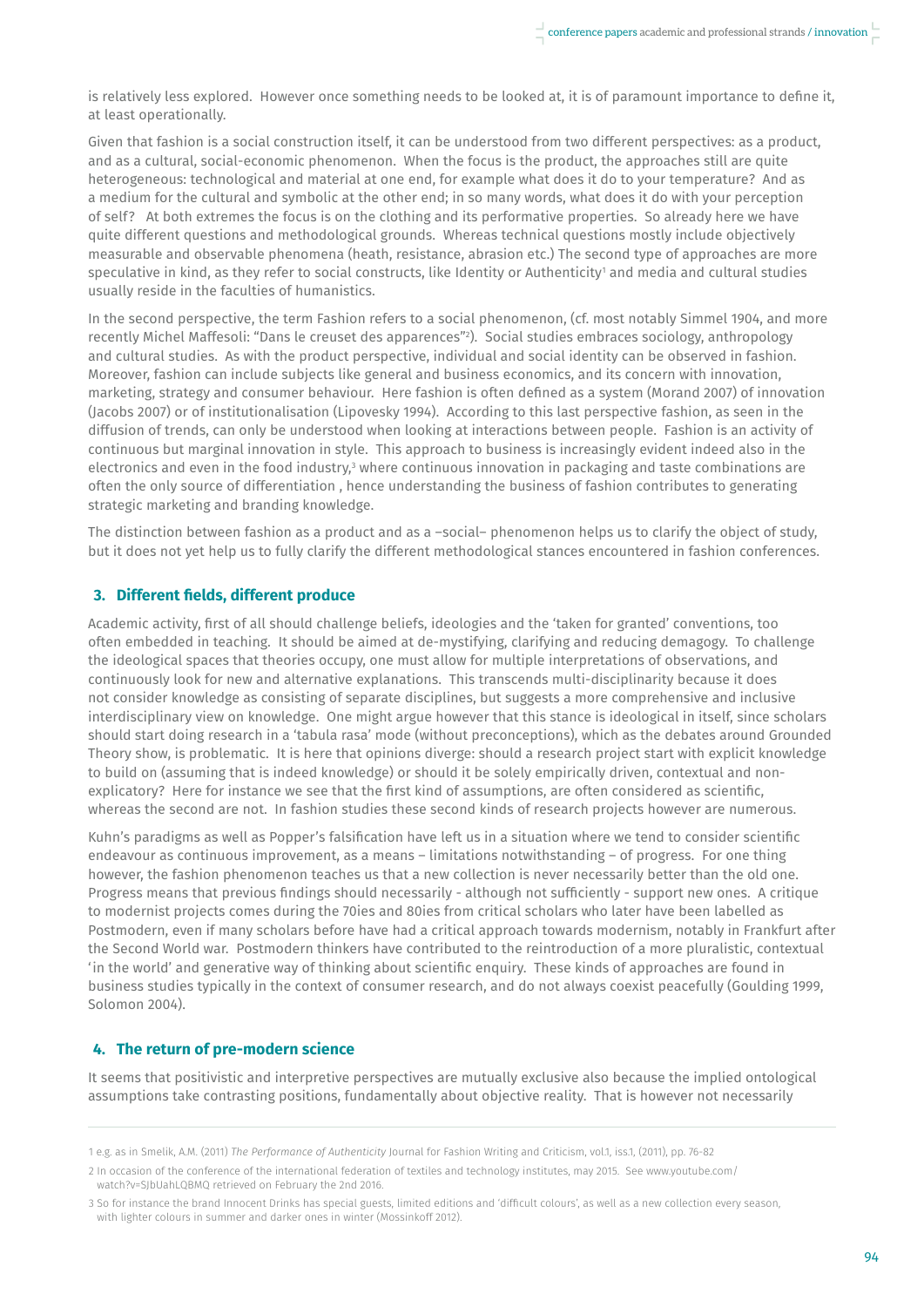so. As Brown (1994: 49) points out, methods imported from Humanistics, like discourse analysis, have their own set of rules as well, aimed at a hierarchical classification of knowledge, since a relation between theory and empirical results is agreed upon. Postmodernism on the other hand, in the words of Linstead (2004: 5) "questions the relation between the theoretical and the empirical" altogether and it "pursues its ends not through homology, the elevation of similarities in the form of unity, but through heterology – a disconnected logic of the fragment". So discussions of methodology could be considered a modernistic endeavour altogether, since it implies a search for a-priori rules stating when a claim can be considered scientific.

A second problem is the relationship between theory and data: the theoretical and the empirical. In scientific enquiry, deduction and induction mostly account for the place of theory in a research design. A postmodern approach may use social constructivism, post-structuralism (Hackley 2003: 152-54) or relativism. This perspective assumes that reality in its totality is 'made-up' and implicitly agreed upon, even if it has 'real' consequences for people. Positivists are aware of that, as methods such as structural equation modeling (SEM) analysis through sophisticated statistical techniques are assumed to univocally measure these social constructions, as if these were really somewhere in our heads. The much used concept of bias, as the probability that one is deviating from an assumed real, is very telling in this respect.

These considerations pertain to ontology and differing assumptions about the nature of reality. Another question embraces epistemology and assumptions about our capabilities to actually perceive, describe and even explain a more or less real, reality.

Critical historic realism teaches us not only that the history and context of the phenomena should be accounted for, but also those of the researcher. As Feyerabend (1975:45) explains:

 …the material which a scientist actually has at his disposal, his laws, his experimental results, his mathematical techniques, his epistemological prejudices, his attitude towards the absurd consequences of the theories which he accepts, is indeterminate in many ways, ambiguous and never fully separated from the historical background.

So, one more limitation of the positivistic, or means-end, modernistic approaches to science, is, the lack of historical consideration (see also Latour 1987). Indeed, longitudinal research is often advocated as a means to find causal relationships that hold for a longer period of time. A causal relationship that holds over different contexts concerns its external validity, a concept which still brings modernistic all-explaining theories, metatheory, to mind. It might however be more interesting to turn from the causality of why something works, to look at the processes, or how it works.

#### **5. Fashion as algorithm**

Evolution, the mother of all algorithms, clearly shows us that it is only by looking at patterns in history that we can understand the present context. That does however not automatically imply historical determinism. According to Saad for instance (2007:13) history does not guide human nature, but it is the other way around: human nature influences history. However, in defiance of the conventions of western dualism and polarisation, either or, both ways can co-exist. Genetic factors influence cultural preferences and at the same time cultural factors influence biological evolution; for example Asian people are not immediately attracted to dairy products. Genes and culture co-evolve, so culture also influences genes indirectly, as it where, by influencing natural selection, the 'direct' model is referred to as cultural selection, which finds its origins in social interaction (see also Dennett 1995). Hence we can conclude that fashion as a social phenomenon, or as a cultural product, should be explained using insights from evolutionary theory.

One important feature of evolution -as a paradigmatic approach- is that error and chance are allowed for as major features explaining phenomena, since that is how mutations and thus variation come about. This is opposed to positivistic approaches where error and bias have negative connotations. Moreover positivistic confirmatory statistical methods are aimed at either refuting or accepting an hypothesis; there is no possibility for a third way. Evolutionary explanations 'only' describe and explain, in the sense that they offer a plausible algorithm, a mechanism explaining the process of evolution and mutatis mutandis of a marketing strategy, or of the selection and replication, diffusion, of a style, without necessarily adhering to the search for an ultimate cause; there is no etiology. Positivistic approaches tend to force meaning where there is only contingency.

#### **6. Broadening the space's boundaries**

So far we have based our disquisition on a distinction between positivism and interpretivism, and we have also said that interpretive approaches are not necessarily postmodern, in the sense that they are mainly pre-modern, and do not necessarily rule out issues regarding rigour and relevance in research. We have also seen how context and history should maybe be included in every analysis, and not 'controlled-for' as e.g. in experimental research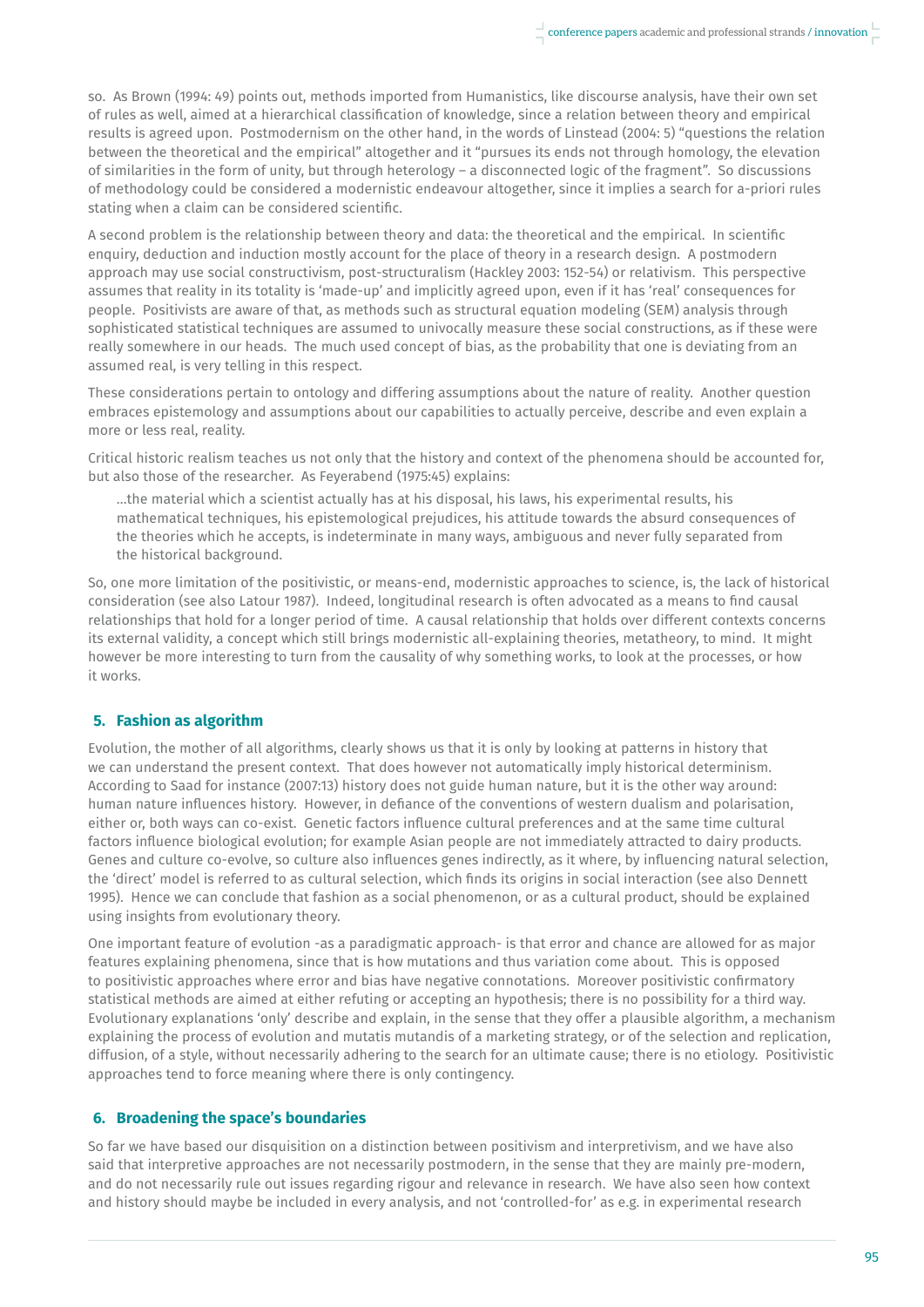(i.e. there is no factor or variable that is exogenous to an explicatory model). Finally we found that evolutionary perspectives may be the most realistic ones in that they not only account for history and context, but also for chance and error. Now we only have to put it all together in a pluralist, or anarchistic but not rule-free approach.

We could reduce the positivist-interpretive diatribe to a difference in levels of analysis and focus. This view is most recently supported by the growing literature based on premises from complexity and chaos theory, or nonlinear dynamics. Such approaches tend to look at the Whole, instead of at its parts. The interesting thing, from a methodological point of view, is that considerations about rigour in research (i.e. reliability and validity) do depend on the level of analysis: whether particular, reductionist, inferential approaches or general, synthetic, descriptive approaches. Statistics and 'hard', quantitative, or indeed 'scientific' considerations usually refer to the first kind of approaches.

Inferential statistics are the means to find and corroborate relations between distinct variables. That is what most of modern scientific enterprise consists of. This kind of research however adds knowledge on a very particular (proxy) level, since it always assumes the 'ceteris-paribus' condition. Interpretive approaches offer inclusive, domainindependent or multi, or better transdisciplinary and comprehensive explanations.

The output of interpretive research is mainly narratives. These kinds of explanations are thus often not considered as scientific because stories, descriptions, accounts are more adaptable, malleable, and allow for the necessary subjective interpretation that tested theories tend to eliminate, as we tried to show commenting on the concept of 'bias'. In what we can consider a multi-level approach, the idea of bias is conceivable on a level where consensus amongst researchers is possible (we all agree that there is some predictable effect like gravity). But on a more contextual, subjective and maybe explorative level one cannot really give an answer the question: bias against what? But that does not make these kinds of disquisition less scientific; the level of analysis is different, and these different views can happily coexist. This however does leave us with a problem concerning the nature of Theory.

In modern science a theory should accommodate for every observation, it should 'hold' when challenged by subsequent hypotheses to be tested. A hypothesis is by definition accepted or rejected, i.e. there is no option inbetween. Nevertheless a 'slight' acceptation, a weak but 'significant' estimation, can have quite large consequences, since a paper gets published only once it confirms existing theory. That is the contribution of Popper: a theory should be eligible to be 'falsified' otherwise we are in the realm of ideology, which, from the illuminist period on, is not tantamount to science anymore. But when is a theory 'really' confirmed? As Feyerabend (1975: 45) notices "according to our present results, hardly any theory is consistent with the facts. The demand to admit only those theories which are consistent with available and accepted facts again leaves us without any theory". Feyerabend's only solution to this epistemological impasse is 'anything goes', although not in the sense of Heraclites' 'Panta Rhei' but in the sense that the more competing assumptions, explanations and data there are, the better. Methodological anarchism is the new mantra, and the only necessary assumption that does not inhibit progress (Feyerabend 1975: 7).

#### **7. The Rules of methodological anarchism**

Methodological anarchism does not imply a total absence of method. The main difference between the two consists of the fact that a methodological stance regards a-priori believes, whereas method merely refers to the process of doing research. Just like with evolution, a shift from methodology towards method implies a shift from defining ontological (and etiologic) assumptions to describing a process, akin to a shift from etiological to algorithmic approaches. If we look at evolution, trial-and-error can be considered as the most natural of research methods. In this respect Beinhocker (2006) uses the term about 'deductive tinkering', which allows for both rationality and purpose. More precisely: "evolution is an iterative process of experimentation, selection, and then amplification of things that work" (Ibid: 249). That iterative process is the deductive tinkering process which simply means that generating knowledge happens through some deduction from mental models and at the same time experiments that may be totally arbitrary. Arbitrarily looking for empirical data is what Feayerabend also referrers to as 'counterinduction' (Feyerabend 1975: 56), that is how "ideological ingredients of our knowledge and, more especially, of our observations are discovered with the help of theories which are refuted by them". That means that according to Feyerabend, advances in science do not occur by using data to confute theory (cfr Popper), but rather to use data to confute the ideological foundation on which theory rests.

The iterative, trial-and-error kind of approach (aimed at confuting ideological foundations!) is very much akin to what goes under Design Thinking in research (Johansson 2011). In the recent years, design thinking in research has gained a lot of attention, especially because of the emerging need for an academic, scientific justification (or better legitimisation) of an increasing body of research coming from professional universities, as are most universities of the arts where design and related fashion studies reside. The reflection phase in the experimental, or design, process should be tantamount to what we have named theoretical instead of statistical generalisation. In this sense it is very much similar to the approach that goes under the name of grounded. A grounded approach is characterised by: data-theory iterations, methods, samples and data sources change during the research process, intersubjectivity instead of objectivity (Goulding 2004).